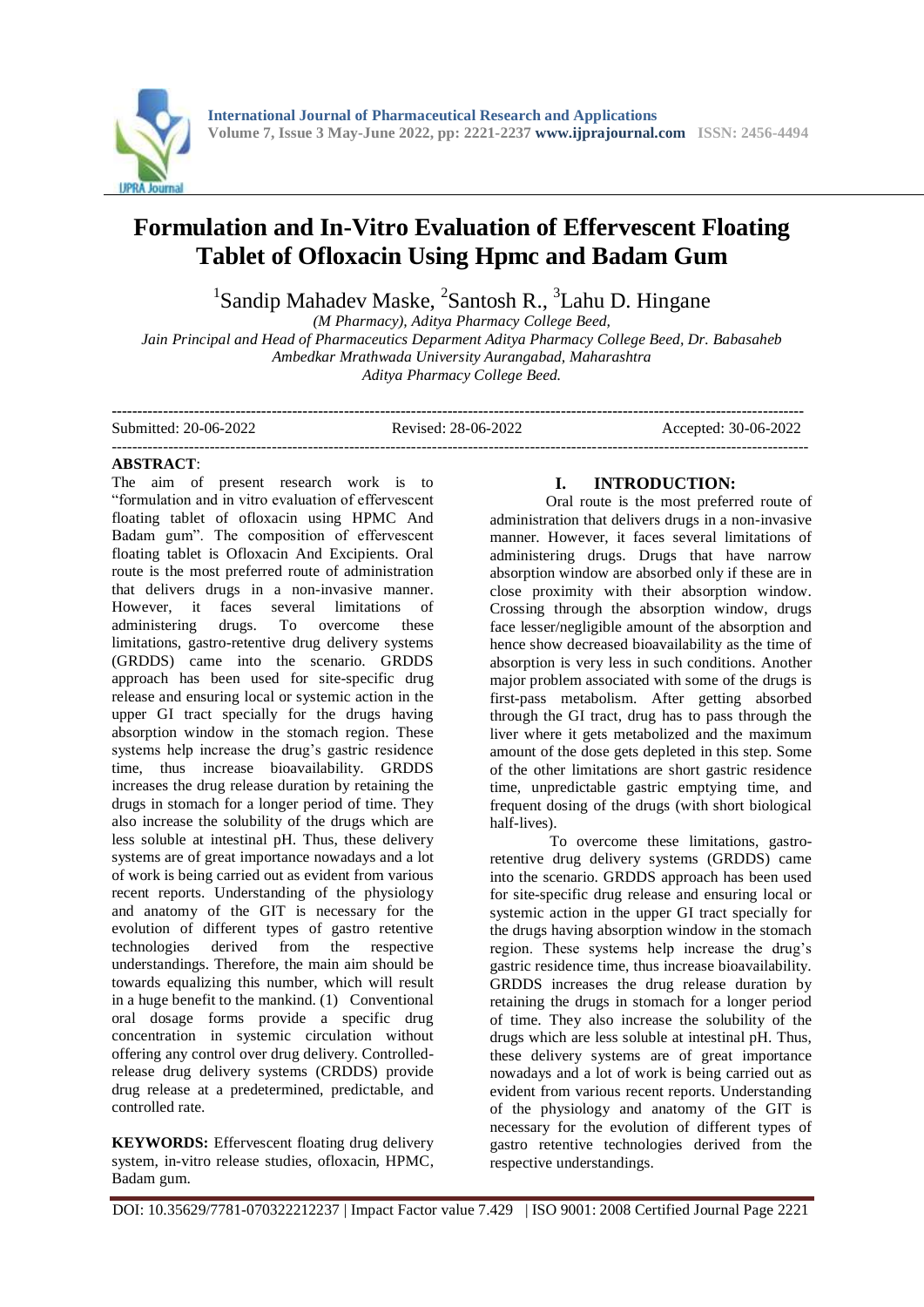

Many of them have already entered into the huge pharmaceutical market, whereas others need attention for gaining their access into the global market. Clinical studies are to be envisaged in a more efficient way for overcoming trial failures. Several combination therapies are being studied for their enhanced efficacy, reduced side effects, and extended gastro-retention than the individual therapies Several reports are getting published daily but the number of technologies which are getting market access is much lower as compared to the investigations published day by day. Therefore, the main aim should be towards equalizing this number, which will result in a huge benefit to the mankind Conventional oral dosage forms provide a specific drug concentration in systemic circulation without offering any control over drug delivery. Controlled-release drug delivery systems (CRDDS) provide drug release at a predetermined, predictable and controlled rate.

|          | <b>SR.NO. FACTOR</b>                                                 | <b>GRDDS</b>                                | <b>CONVENTIONAL DDS</b>      |
|----------|----------------------------------------------------------------------|---------------------------------------------|------------------------------|
| $\bf{1}$ | <b>Toxicity</b>                                                      | Low risk of toxicity                        | <b>High risk of toxicity</b> |
| 2)       | <b>Patient compliance</b>                                            | <b>Improves patient compliance</b>          | Less                         |
| 3)       | Drug with narrow Suitable<br>absorption window<br>in small intestine |                                             | Not suitable                 |
| 4)       | absorption through<br><b>GIT</b>                                     | Drugs having rapid Very much advantageous   | Not much advantageous        |
| 5)       | <b>Drug</b><br>degrades<br>the<br>in<br>colon                        | which Very much advantageous                | Not much advantageous        |
| 6)       | in the stomach                                                       | Drugs acting locally Very much advantageous | Not much advantageous        |
| 7)       | which<br><b>Drugs</b><br>poorly soluble at an<br>alkaline pH         | are Very much advantageous                  | Not much advantageous        |

# **Table : GRDDs vs. Conventional drug delivery systems**

### **1. Advantages of GRDDS:**

**Sustained drug delivery/reduced frequency of dosing:** Drugs having shorter biological half-life, prolonged and low ingestion through CRGRDF can minimize dosing intervals. This is associated to better patient adherence and therefore upgrades the treatment.

**Minimize drug concentration fluctuations:**  Constant drug consumption following administration of GRDDS induces narrower amounts of blood drugs relative to immediate dosage forms. As a result, variations in drug effects are reduced and harmful symptoms linked with maximum amounts can be concentration-dependent can be avoided. This function emphasis for drugs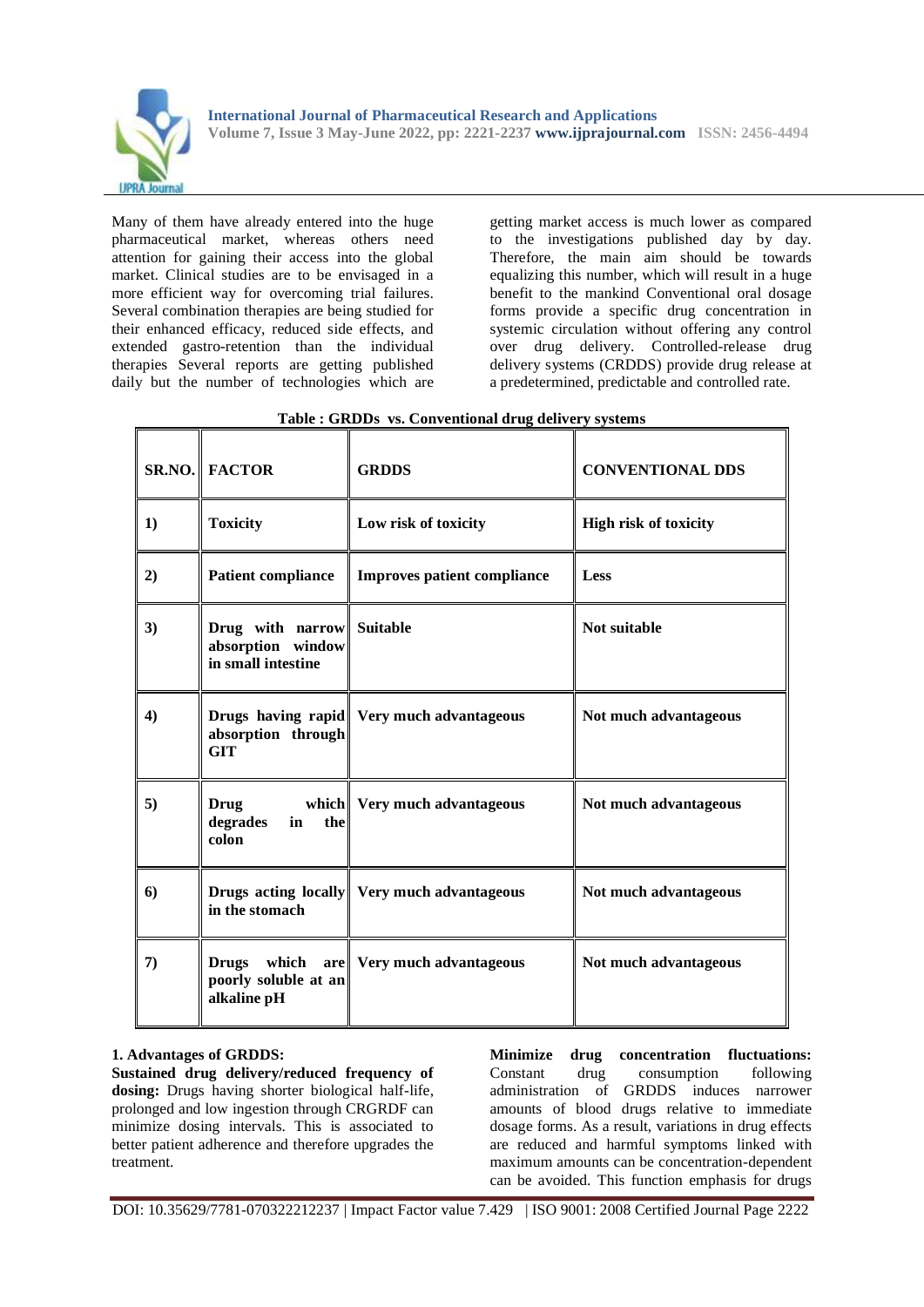

having a small therapeutic index. Reduce variation to achieve a sure acumen in pharmacological effect of drugs which trigger various receptor forms at various stages.

**Improves Bioavailability of drug:** Drugs with low bioavailability because of upper site-definitive absorption of the GI tract are pre-qualified for formulation as floating dosage form, thus enhances absorption. Bioavailability increases after the first pass effect as a result of variations in the concentration of plasma drugs; the necessary concentration of plasma drugs is preserved by continuous drug release.

**Site specific drug delivery:** Long-term and continuous administration of GRDDS could be useful for site action/site peculiar in stomach. This administration form results in local concentrations of therapeutic drugs, however systemic levels, following absorption and distribution of drugs, are limited. A buoyant dosage form is a workable solution, particularly for drugs with restricted places of absorption in the upper bowel. Sustained release of drugs to stomach provides enough inhabitant therapeutic scale and reduces systemic access to the medication. It eliminates adverse effects of the drug in the circulation of the blood.

**Minimize adverse reaction:** Constant maintenance the drug concentration at therapeutic level and below toxic level over longer period resulting in adverse effect reduction.

#### **2. Disadvantages of GRDDS:**

Drugs with stability problems in the highly acidic condition cannot be formulated as GRDDS.

Drugs with low pH solubility can experience problems of dissolution and may not fully release the drug.

This only works if the fluid level is high enough in the stomach.

Some drugs cause irritation to the gastric mucosa.

Drugs which undergo equal absorption throughout all the regions and sites of gastrointestinal tract are not desired candidates.

#### **Aim :**

To formulate and in vitro evaluation of effervescent floating tablet of Ofloxacin.

#### **Objective :**

i. Comparative study between Badam gum and HPMC on floating tablet of ofloxacin. ii. To study the effect of polymers on buoyancy studies, swelling studies and drug release.

iii. To retain drug in stomach for longer period of time.

# **II. MATERIAL AND EQUIPMENT:**

# **Materials:**

- 1. Ofloxacin- Fresenius kabi India Pvt Ltd, Pune.
- 2. Badam Gum- Yarrow Chem.
- 3. Hydroxypropyl Methyl Cellulose- Loba Chem Laboratory.
- 4. Magnesium Stearate- Loba Chemie Laboratory.
- 5. Sodium Bicarbonate- Loba Chem Laboratory.
- 6. Lactose- Loba Chemie Laboratory

# **Equipment:**

- 1. Electronic Weighing Balance- Schimadzu.
- 2. Tablet Compression Machine- Jaguar
- 3. Sieves- Kumar Standard Sieve
- 4. Vernier Caliper Scale- Aerospace
- 5. Hardness Tester- Omega Scientific Company
- 6. PH Meter- Hanna Instrument
- 7. Friabilator- Electrolab
- 8. Dissolution Test Apparatus- Electrolab
- 9. UV Spectrophotometer- Schimadzu
- 10. FTIR- Bruker optics

#### **PRE-FORMULATION STUDIES: Identification of drug by FTIR:**

FTIR study was carried out to identify drug. Infrared spectrum of Ofloxcain was determined on Fourier transform Infrared Spectrophotometer using KBr dispersion method. The base line correction was done using dried potassium bromide. Then the spectrum of dried mixture of drug and potassium bromide was run followed by using Parkin elmer-Pharmaspec-1 FTIR spectrophotometer. The absorption maximums in spectrum obtained with the substance being examined correspond in position and relative intensity to those in the reference spectrum.

#### **Characterization of Drug:**

a) Colour And Appearance: The sample was observed vissualy.

b) Melting Point: Melting point of drug was determined by Melting point test apparatus.

c) Solubility study: Solubility study was carried out as per the I.P.2007.In this maximum amount of solvent required to dissolve the solute was determined.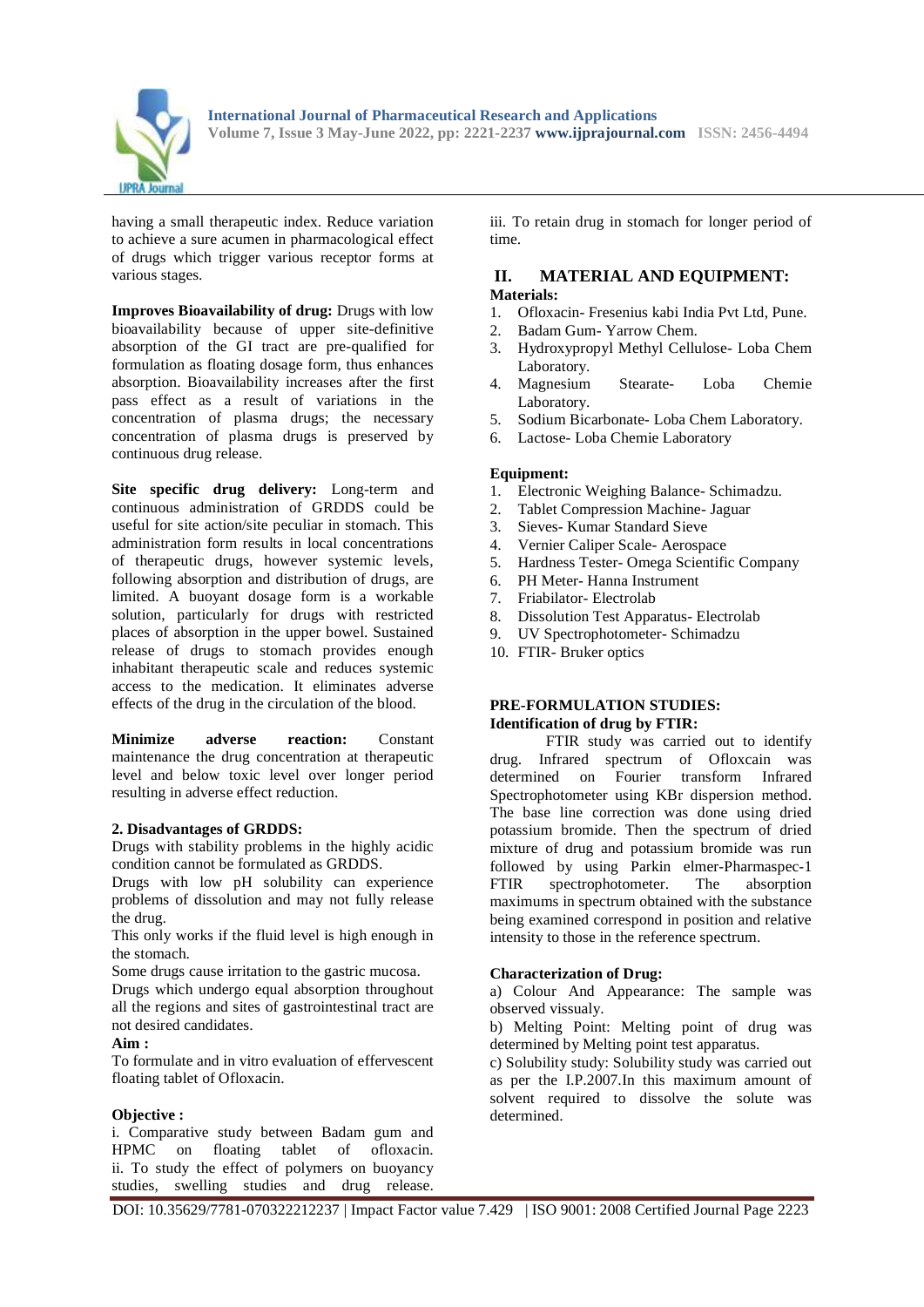

#### **Spectral Analysis of Ofloxacin:**

A) Determination of absorption maximum in 0.1 N H<sub>C</sub>l

Stock solution of Ofloxacin (1000 μg/ml) was prepared by dissolving 50 mg of Ofloxacin in 50 ml of 0.1 N HCl. Dilutions of  $(3-15 \text{ µg/ml})$  were performed. The solution was scanned in range of wavelength 210-400 nm, for determining absorption maxima (λmax) of Ofloxacin by drug by using Shimadzu-1700 Pharmaspec UV-Visible spectrophotometer.

B) Preparation of Standard Curve of Ofloxacin.

Stock solution of Ofloxacin (1000 μg/ml) was prepared by dissolving 50ml of drug of 0.1 N HCl. The dilutions of 3-15 μg/ml were prepared from stock solution. The UV absorbances of these solutions were determined spectrometrically at λmax 293.2 nm using UV-visible Spectrophotometer.

#### **Assay of Ofloxacin:**

Accurately weighed 50 mg of Ofloxacin was dissolved in little quantity of 0.5 N acetic acid and volume was adjusted to 50 ml with the same to prepare standard solution having concentration of 1000 μg/ml and the volume was adjusted with 0.5 N acetic acid to get a concentration of 100 μg/ml. From this stock solution, 0.5 ml was pipette out and transferred to 10 ml volumetric flask and final volume was adjusted with 0.5N acetic acid. Absorbance values of these solutions were measured against blank at 294 nm using UV-Visible spectrophotometer. The percentage purity of drug was calculated by using calibration graph method.

#### **Loss on drying:**

Loss on drying is the loss of weight expressed as percentage w/w resulting from volatile matter of any kind that can be driven off under specified condition. The test can be carried out on the well mixed sample of the substance.

#### **Drug - polymers compatibility studies:**

Drug polymers studies holds great importance in designing a formulation In drug formulation it is essential to evaluate the possible interactions between the active principle and the polymers, as the choice of the polymers should be performed in relation to the drug delivery, to their compatibility with the same drug and to the stability of the final product.

The compatibility checking for active molecule and selected polymers is confirmed by

FTIR, the absorption of various infrared radiations by the drug and polymers, to produce an IR spectrum that can be used to identify functional groups deviation if any and to analyse molecular structure in the sample is done before to the development of ofloxacin floating tablet.

Individual spectra of drug, polymers and physical mixture were taken to study compatibility. Selection of polymers places an important role in formulation and deigning of a drug product. The compatibility study will give an idea of possible physical and chemical interactions between active pharmaceutical ingredient and polymers. Early Identifying incompatibilities will be helpful in preparing the strategies for development and it also helps us in solving stability problems.

#### **PREPARATION AND EVALUATION OF POWDER BLENDS:**

#### **1.Preparation of powder blends:**

All ingredients were weighed and passed through mesh #40 separately. The drug and polymer were blended first in mortar and pestle then the remaining ingredients are added in that and blended for 20 min. Finally the blend is passed through mesh # 20 and used for evaluation of flow characteristics.

# **2.Evaluation of micromeritic properties of powders:**

#### **i. Angle of Repose:**

The angle of repose was determined by the funnel method. The accurately weighed (10 gms) powder was taken in a funnel. The height of the funnel was adjusted in such a way that the tip of the funnel just touched the apex of the heap of powder. The powder was allowed to flow through the funnel freely onto a clean surface. The diameter of the powder cone was measured and angle of repose was calculated using the following equation :

#### $\tan = h/r$

Where h is the height of powder cone and r is the radius of the powder cone. Relationship between angle of repose  $(\theta)$  and flowability.

#### **ii. Bulk Density and Tapped Bulk Density:**

An accurately weighed (10 gms) powder from each formula was lightly shaken to break any agglomerates formed and it was introduced into a measuring cylinder. The volume occupied by the powder was measured which give bulk volume. The measuring cylinder was tapped until no further change in volume was noted which gave the tapped volume. Both Bulk Density (BD) and Tapped Bulk Density (TBD) of powder were determined using the following formula ,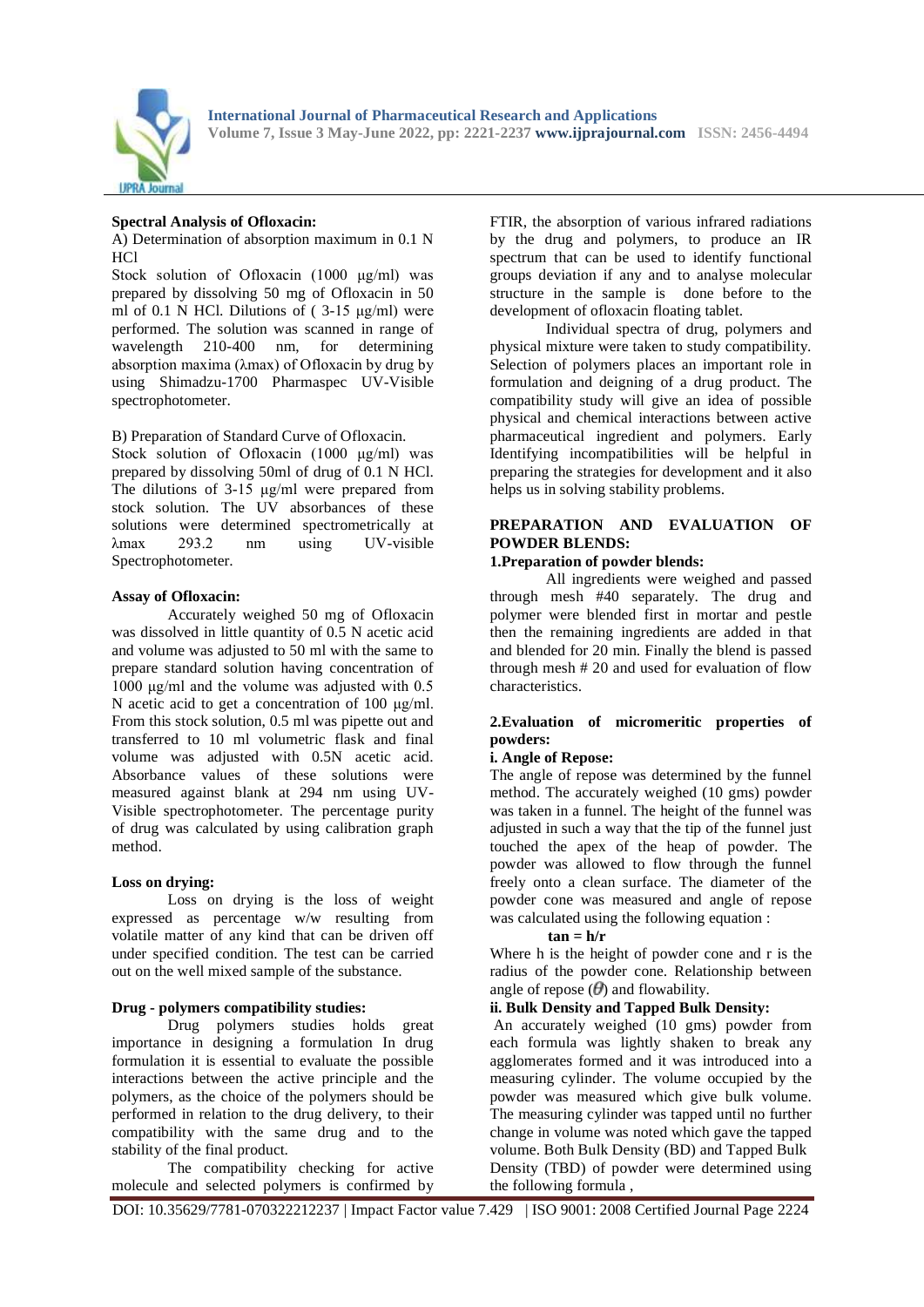

 $BD = Weight of the powder/Volume of the powder$ TBD = Weight of the powder/Tapped volume of the powder.

#### **iii.Carr's Compressibility Index:**

The compressibility index of the powder was determined using following Carr's compressibility index formula.

Carr"s Compressibility Index  $(\% ) = [(TBD-LBD)/$ TBD] x100

# **iv.Hausner"s ratio:**

Hausner's ratio is the ratio between tapped density and bulk density.

Hausner's ratio less than 1.25 indicates good flow properties while.

Hausner's ratio greater than 1.25 shows poor flow of powder.

| SR.NO. | <b>INGREDIENT</b>        | F1  | F <sub>2</sub>           | F <sub>3</sub>               | F <sub>4</sub> | F <sub>5</sub> | F <sub>6</sub> |
|--------|--------------------------|-----|--------------------------|------------------------------|----------------|----------------|----------------|
| 1)     | Ofloxacin                | 400 | 400                      | 400                          | 400            | 400            | 400            |
| 2)     | <b>HPMC</b>              | 40  | 50                       | 60                           |                |                |                |
| 3)     | <b>Badam Gum</b>         |     | $\overline{\phantom{a}}$ | $\qquad \qquad \blacksquare$ | 40             | 50             | 60             |
| 4)     | Sodium Bicarbonate (10%) | 30  | 30                       | 30                           | 30             | 30             | 30             |
| 5)     | Magnesium Stearate (1%)  | 6   | 6                        | 6                            | 6              | 6              | 6              |
| 6)     | Lactose                  | 24  | 14                       | $\overline{4}$               | 24             | 14             | $\overline{4}$ |
|        | Total                    | 500 | 500                      | 500                          | 500            | 500            | 500            |

#### **FORMULATION OF FLOATING TABLETS: Table: Composition of floating Tablets of Ofloxacin:**

# **Compression of powder blends into tablets:**

After evaluation of powder blend, the floating tablets were prepared by direct compression method using (9 mm diameter, round flat faced punches) multiple punch tablet compression machine. Each tablet contained 400 mg of Ofloxacin; the batch size for each formulation was 100 tablets.

#### **EVALUATION OF TABLETS: 1. Physicochemical Properties of Tablet:**

a) Appearance:

The tablets were visually observed for any capping, chipping and lamination.

#### b) Size and Thickness:

The size and thickness of tablet can vary with no change in weight due to difference in Density of granulation, the pressure applied to the tablets and speed of the tablet compression machine. The thickness of the tablets was

determined using a Vernier caliper. Three tablets from each type of formulation were used and average values were calculated.

#### c) Hardness :

There is a certain requirement of hardness in tablets so as to withstand the mechanical shocks during handling, manufacturing, packaging and shipping. Hardness tester (Monsanto tester) was used to measure hardness of tablets. The tablet was held along its oblong axis in between the two jaws of the tester.At this point, reading should be taken as a zero kg/cm2 . Then constant force was applied by rotating the knob until the tablet fractured. The value at this point was noted in kg/cm2 .

#### d) Friability:

Friability is the measure of tablet strength. This test subjects a number of tablets to the combined effect of shock abrasion by utilizing a plastic chamber which revolves at a speed of 25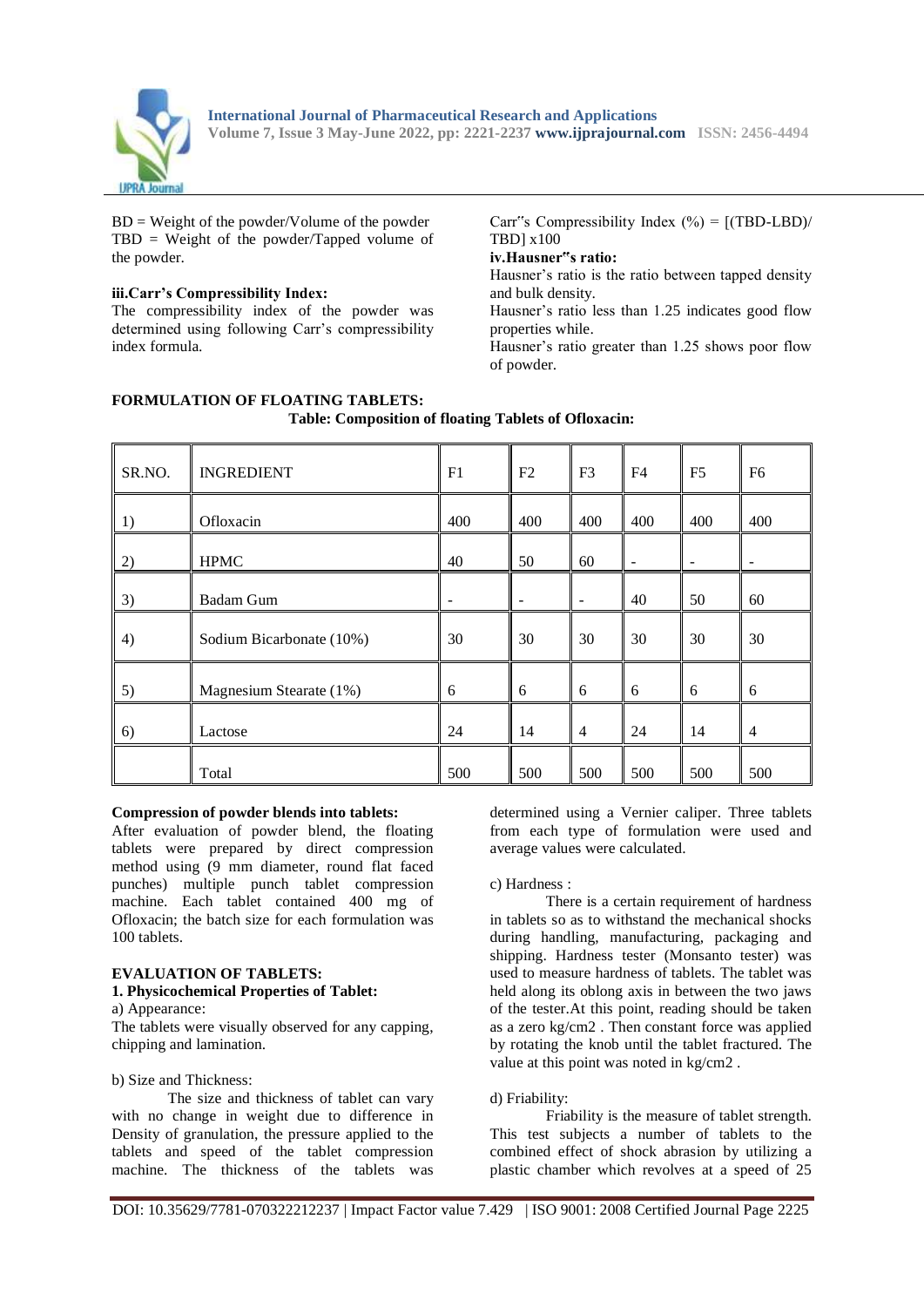

rpm for four minutes, dropping the tablets to a distance of 6 inches in each revolution. A sample of pre-weighed tablets was

placed in Roche friabilator which was then operated for 100 revolutions.

The tablets were then dedusted and reweighed. Percent friability (% F) was calculated as follows,

% Friability = (Initial weight - Final weight / Initial weight) x 100.

e) Weight Variation :

The weight variation test is done by taking 20 tablets randomly and they were weighed individually. The composite weight divided by 20, provides an average weight of tablet. Not more than two of the individual weight deviates from the average weight by % deviation allowed and none should deviate by more than twice its percentage. f) Drug Content :

Twenty tablets were weighed and finely powdered. An accurately weighed quantity of powder equivalent to 50 mg of Ofloxacin was taken in 50 ml volumetric flask and dissolved in 25 ml of 0.5 N Acetic acid; it was further diluted up to the mark with same solvent. The solutions were then filtered and filterate gets diluted to get 5 μg/ml concentration of Ofloxacin. The solution was then read at 294 nm by using UV visible spectrophotometer

g) Swelling Index of Tablets :

The extent of swelling was measured in terms of percentage weight gain by the tablet. The swelling behaviour of formulation F1-F9 was studied. One tablet from each formulation was kept in a petritdish containing 0.1N HCl. The tablet was withdrawn in time intervals, soaked with tissue paper, and weighed. Weights of the tablet were noted and the process was continued till the end 12 hrs. Percentage weight gain by the tablet was calculated by formula.

**Loss on Drying = (**Initial Weight of Substance**-**Final Weight of Substance) **/** Initial Weight of Substance **×** 100

h) In vitro Buoyancy Studies :

The time taken for tablet to emerge on the surface of the medium is called the floating lag time or buoyancy lag time and duration of time the dosage form constantly remains on the surface of the medium is called total floating time. The buoyancy of the tablets was performed by using 0.1 N HCl.

The time of duration of floatation was observed visually**.**

i) In vitro Drug release studies of Tablets :

The release rate of Ofloxacin from floating tablets was determined using USP Dissolution Testing

Apparatus type-II (paddle method; Electrolab TDT-08-L). The dissolution test was performed using 900 ml of 0.1N HCl, at  $37 \pm 0.5^{\circ}$ C and 50 rpm. A sample (5 ml) of the solution was withdrawn from the dissolution apparatus hourly and the samples were replaced with fresh dissolution medium. The samples were filtered through a 0.45 μ membrane filter and diluted to a suitable concentration with 0.1N HCl. Absorbance of these solutions was measured at 293.2 nm using a Shimadzu-1800 UVvisible spectrophotometer. For each formulation, the experiments were carried out in triplicate.

# **III. RESULTS:**

a) Colour and Appearance :

The drug (Ofloxacin) colour is "Off-white to pale yellow" as same as the reported reference.

#### b) Melting Point :

The Melting point of Ofloxacin was found to be  $256.056 \pm 0.040$ . The reported melting point of Ofloxacin is 250-2570C. Hence, observed values are complies with USP.

a) Solubility Study :

The Solubility of Ofloxacin in different solvents is given below :

| SR.NO.<br><b>SOLVENT</b> | PARTS OF SOLVENT<br><b>REQUIRED PER PART</b><br><b>OF SOLUTE</b> | <b>INFERENCE</b> |
|--------------------------|------------------------------------------------------------------|------------------|
|--------------------------|------------------------------------------------------------------|------------------|

#### **Table: Solubility of Ofloxacin in Different Solvents.**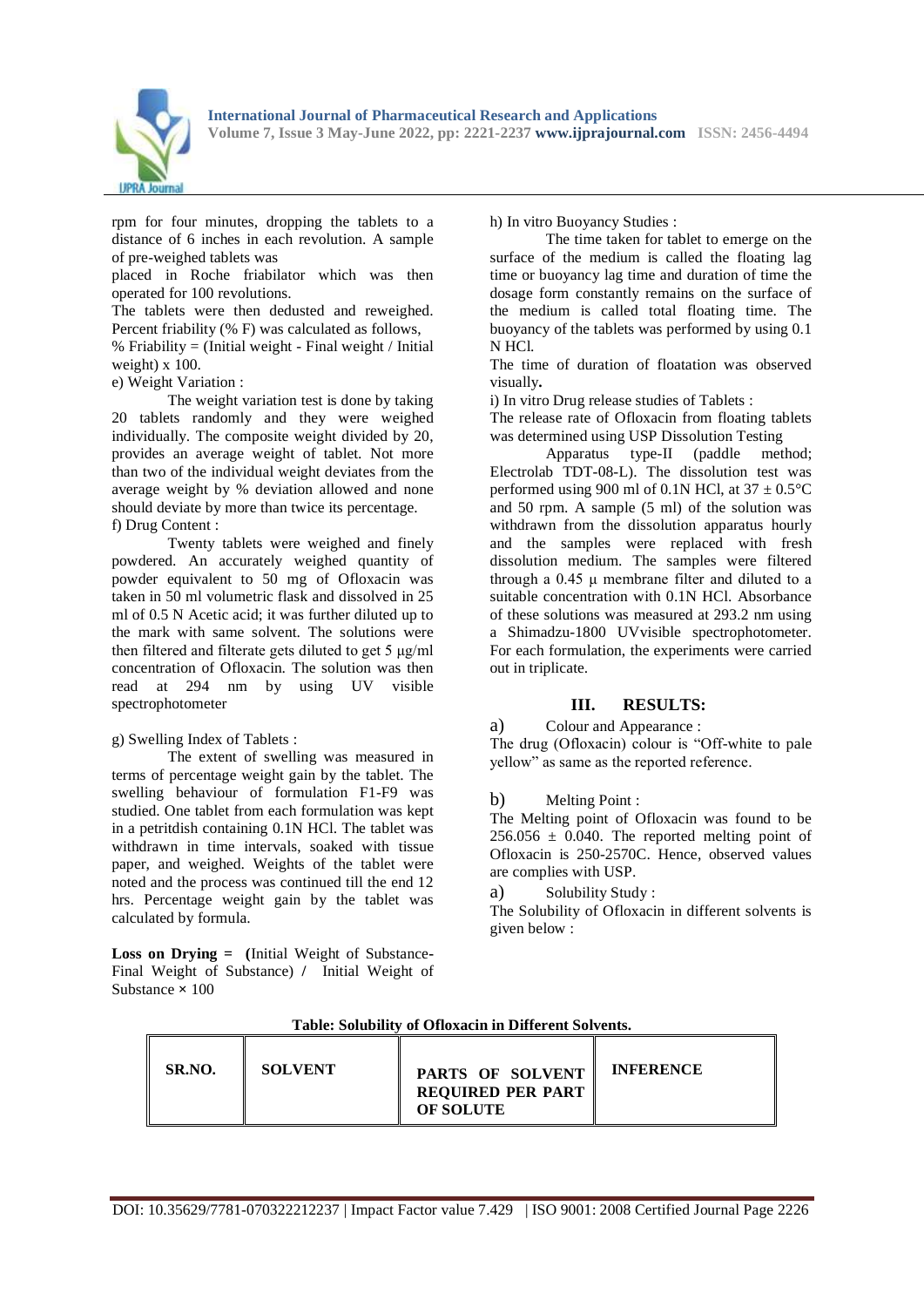

| 1) | Acetic acid | 10  | Soluble.          |
|----|-------------|-----|-------------------|
| 2) | Water       | 460 | Slightly soluble. |
| 3) | 0.1 N HCl   | 28  | Soluble.          |

#### **Identification of drug :**

Identification of drug was performed by FTIR spectroscopic method



**Figure: FTIR of ofloxacin**

Fourier Transform Infra-Red Spectroscopy (FTIR) :

The IR spectrum of Ofloxacin is shown in figure 17. The Interpretation of IR frequencies are show. Interpretation of FTIR Spectrum :

shows the peaks observed at different wave numbers and the functional group associated with these peaks. The major peaks are identical to functional group of Ofloxacin. Hence, the sample was confirmed as Ofloxacin.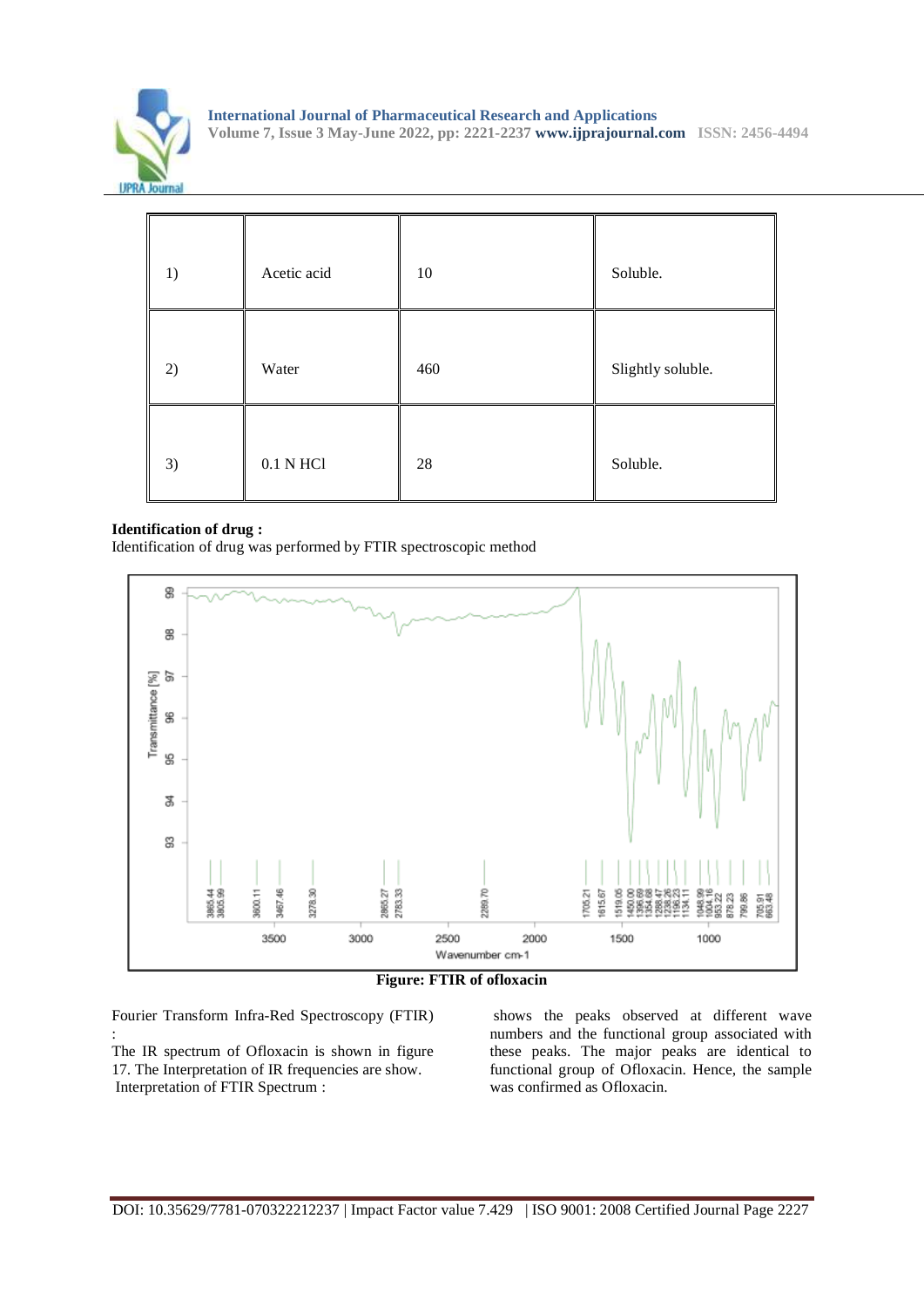

| asie: Characteristic Freq<br><b>FUNCTIONAL GROUPS</b> | acheres in 1 11n specifiant of Stromacini<br>WAVE NO. (cm-1) |
|-------------------------------------------------------|--------------------------------------------------------------|
| C-H out of plane bending                              | 799                                                          |
| C-O-C stretching ether group                          | 1050                                                         |
| C-F stretching                                        | 1130                                                         |
| C-O stretching COOH                                   | 1291                                                         |
| C-C stretching                                        | 1459                                                         |
| C=O aromatic stretching                               | 1531                                                         |
| C=O stretching ketones                                | 1620                                                         |

# **Table: Characteristic Frequencies in FTIR Spectrum of Ofloxacin.**

# **Spectroscopic studies:**

UV Spectroscopy : Determination of λmax and Preparation of Calibration Curve of Ofloxacin by using 0.1N HCl UV absorption spectrum of Ofloxacin in 0.1N HCl shows λmax at 293.2 nm. Absorbance obtained for

various concentrations of Ofloxacin in 0.1N HCl are given in Table 16. The graph of absorbance versus concentration for Ofloxacin was found to be linear in the concentration range of 3-15 μg /ml. The drug obeys Beer- Lambert's law in the range of 3-15 μg /ml.

**Table 16: Concentration and Absorbance data for Calibration Curve of Ofloxacin in 0.1N HCL.**

| SR.NO. | <b>CONCENTRATIONS</b> (mg/ml) | <b>ABSORBANCE AT 293.2nm</b> |
|--------|-------------------------------|------------------------------|
|        |                               | 0.182                        |
| (2)    | 6                             | 0.355                        |
| 3)     | Q                             | 0.529                        |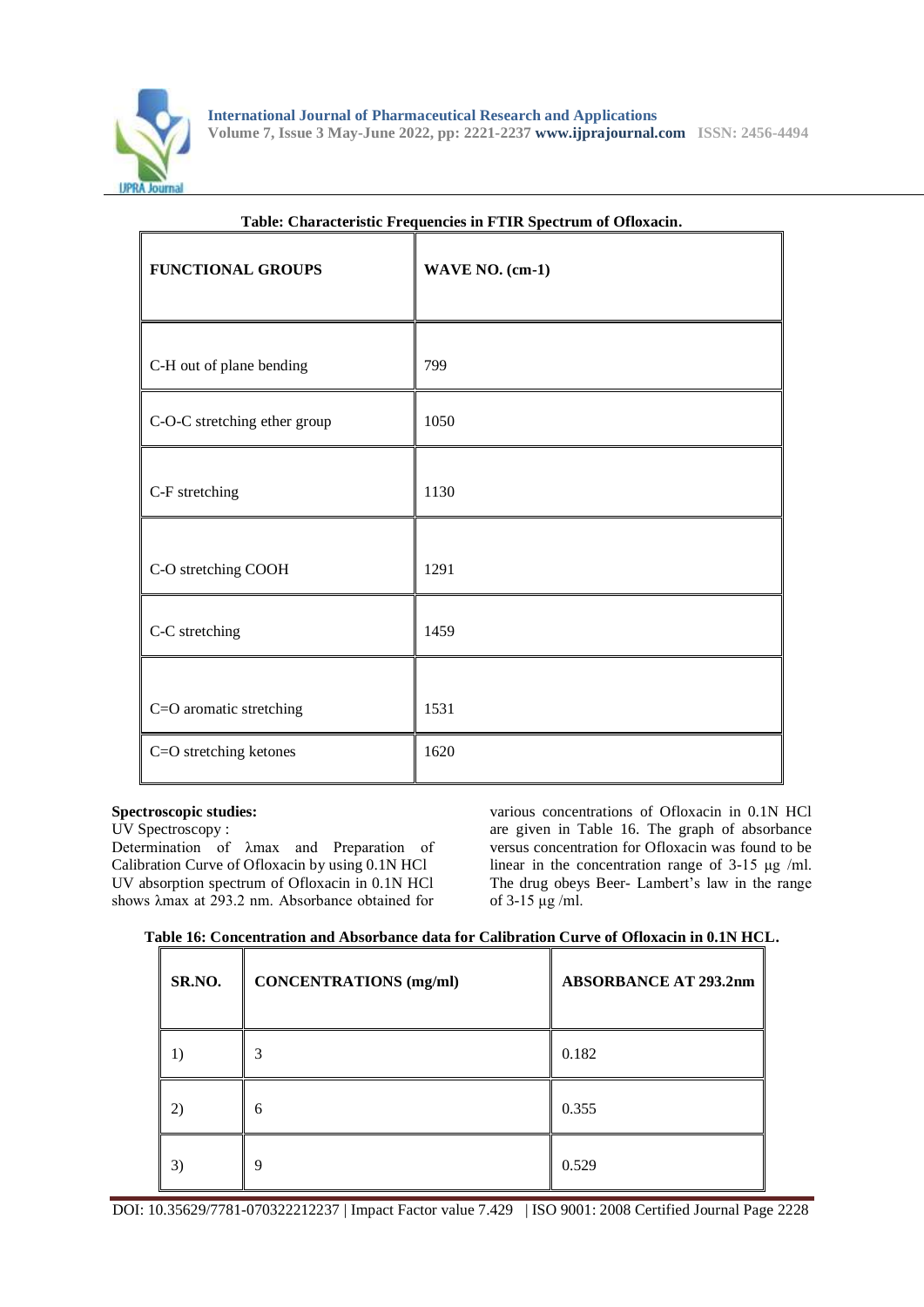





Figure: Calibration curve of Ofloxacin in 0.1N HCl The values of Correlation coefficient (R), Slope, Intercept obtained from the calibration curve

| Sr.No. | <b>Parameters</b>           | <b>Values</b> |
|--------|-----------------------------|---------------|
| 1)     | Slope                       | 0.0585        |
| 2)     | Intercept                   | 0.0089        |
| 3)     | Correlation coefficient (R) | 0.9999        |

| Table: Data for Calibration Curve parameters of Ofloxacin in 0.1N HCl. |  |
|------------------------------------------------------------------------|--|
|------------------------------------------------------------------------|--|

**Assay of Ofloxacin:**

#### **Table: Assay of Ofloxacin**

| SR.NO. | <b>PERCENTAGE PURITY</b> | <b>PERCENTAGE</b><br><b>AVERAGE</b><br>$\mathbf{P} \mathbf{U}\mathbf{R} \mathbf{I} \mathbf{T} \mathbf{Y}(\mathcal{V}_0)$ |  |  |
|--------|--------------------------|--------------------------------------------------------------------------------------------------------------------------|--|--|
|        | 99.86                    |                                                                                                                          |  |  |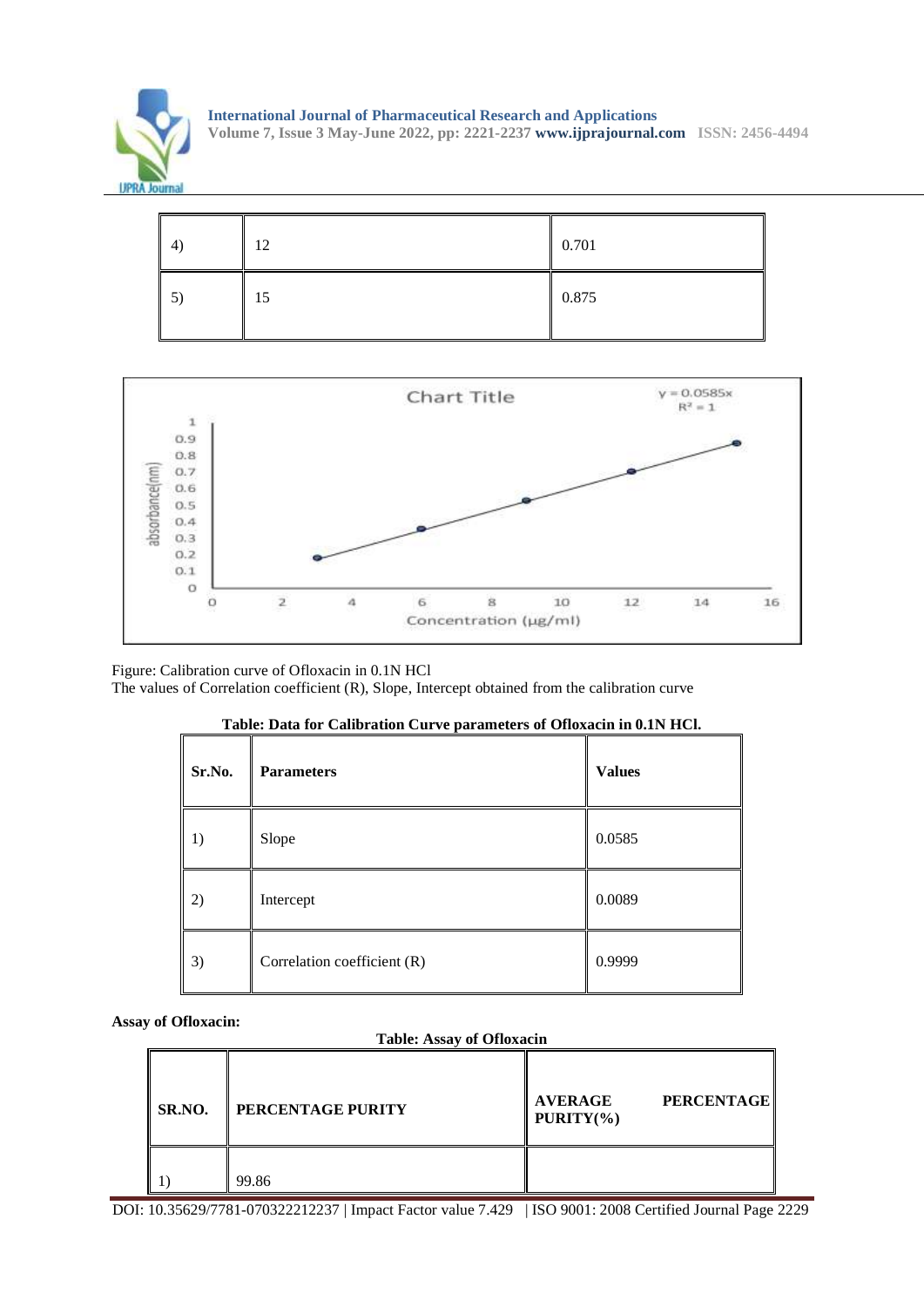



The official percentage purity of Ofloxacin is not less than 98.5% and not more than 101.5%. So it can be declared as pure drug. The percentage purity of raw material Ofloxacin was found to be 100.38±0.714. Hence, the sample was concluded as pure.

#### **Loss on drying:**

The percentage loss on drying after 5 hours was found to be 0.0797%. The sample passes test for loss on drying as per the limits specified in USP. (NMT 0.2%).



Figure: FTIR Spectrum of HPMC.





**Drug - polymers compatibility studies:**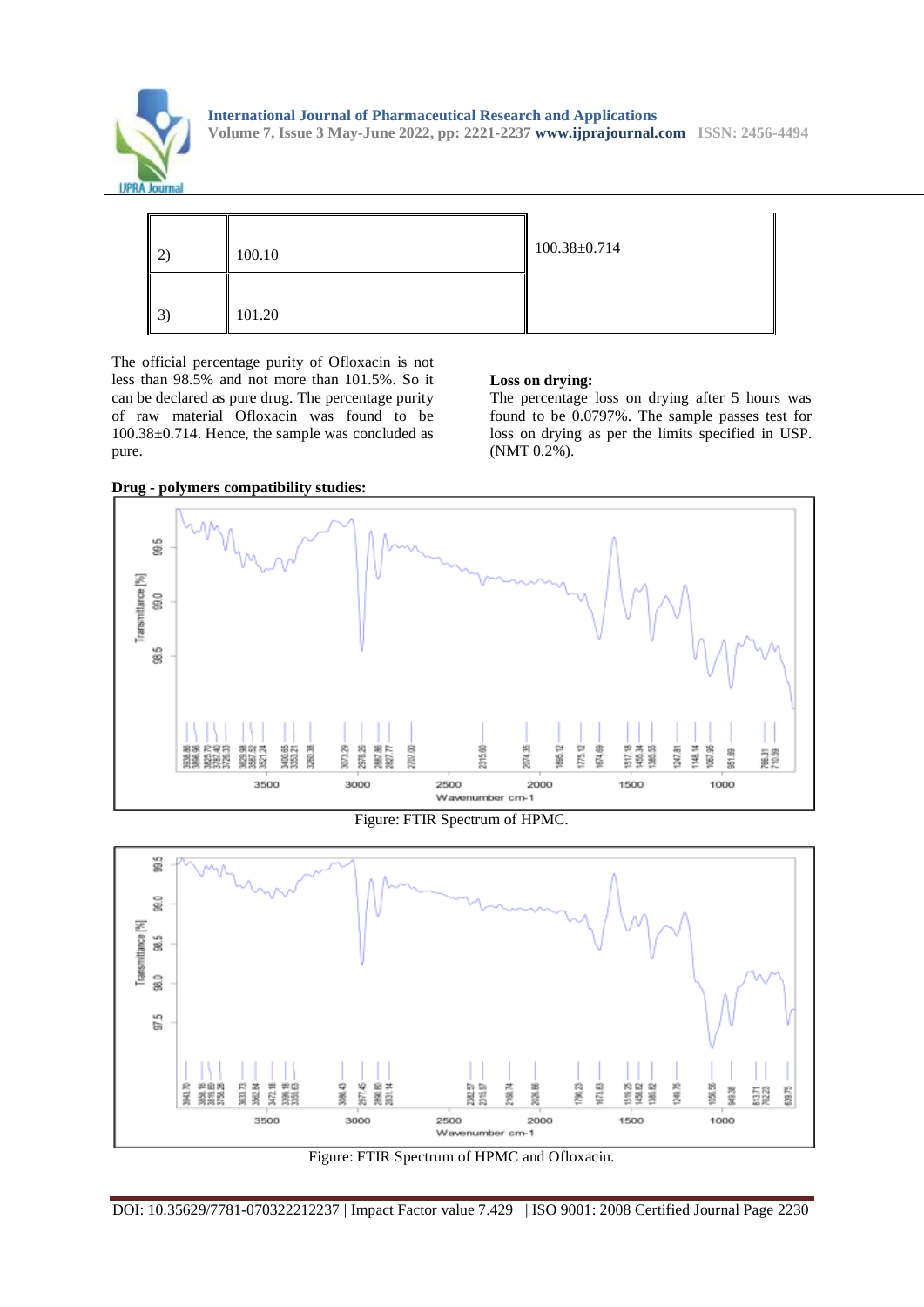

**International Journal of Pharmaceutical Research and Applications Volume 7, Issue 3 May-June 2022, pp: 2221-2237 www.ijprajournal.com ISSN: 2456-4494**



Figure: FT-IR Spectrum of Badam Gum.



Figure: FT-IR Spectrum of Badam Gum and Ofloxacin.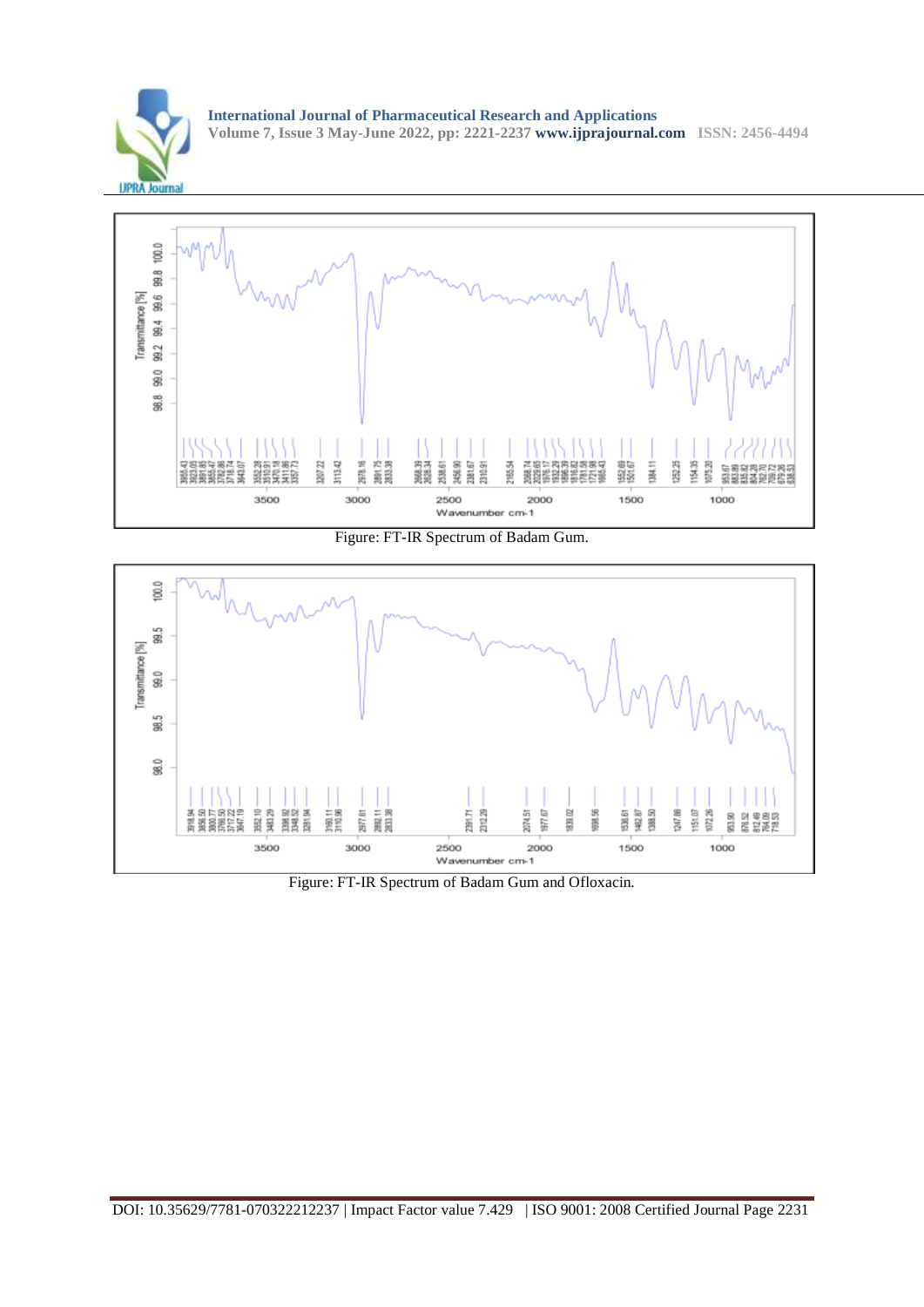



Figure : Magnesium Sterate



Figure: FTIR Spectrum of Lactose.

FTIR studies were carried out for Ofloxacin , Polymer and Excipients mixture. The recorded FTIR spectrum of the spectrum shows the presence of principle peaks of Ofloxacin which indicates that there was no interaction between Ofloxacin ,

Polymer and Excipients. Therefore it was confirmed the absence of incompatibilities between. Ofloxacin, Polymer and Excipients.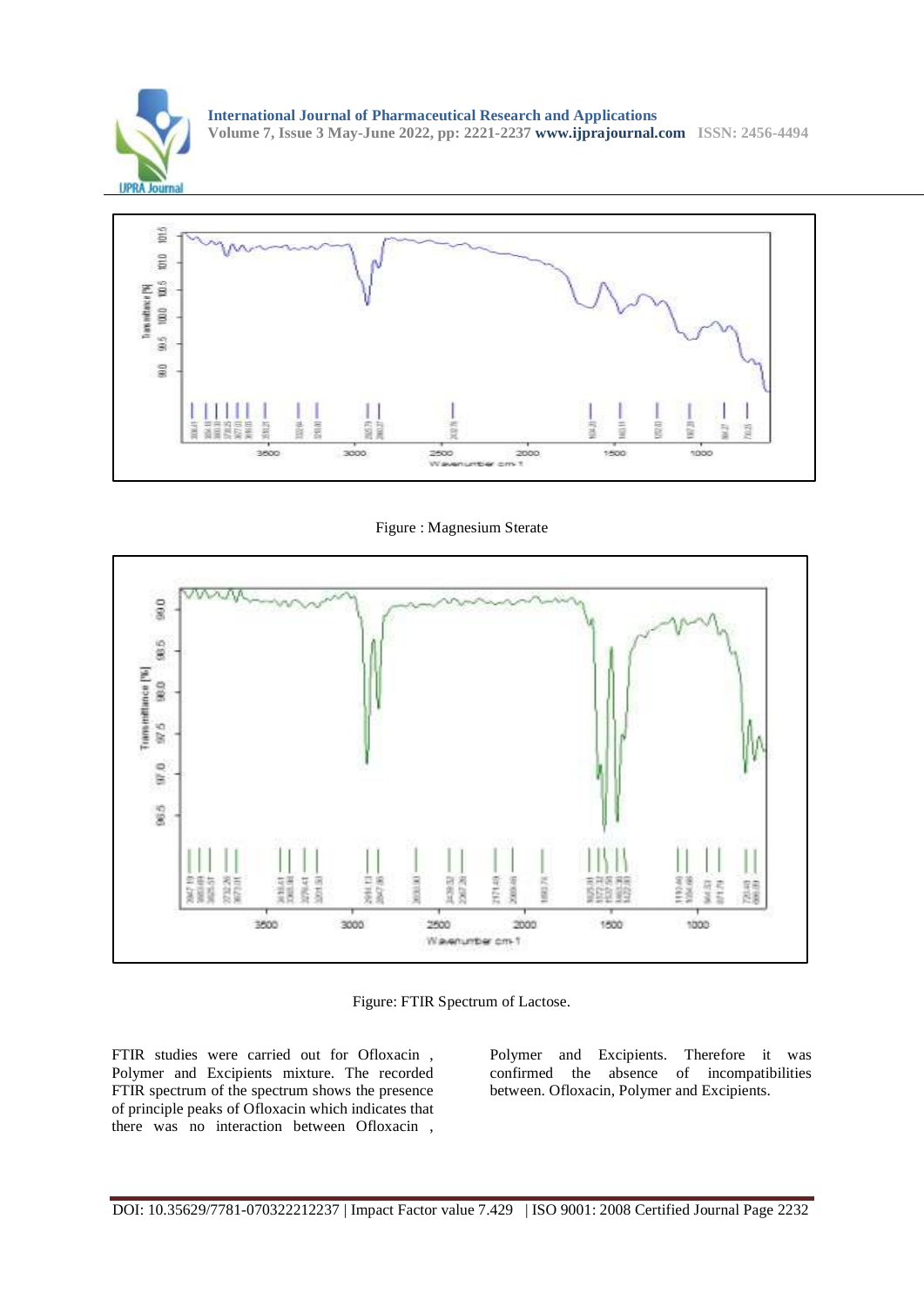

# **Swelling index study:**

|        | Table: Swelling Index data of formulations |                                   |                                   |                                     |                                 |                                            |                  |
|--------|--------------------------------------------|-----------------------------------|-----------------------------------|-------------------------------------|---------------------------------|--------------------------------------------|------------------|
| SR.NO. | <b>TIME</b><br>(HRS)                       | <b>SWELLING INDEX</b>             |                                   |                                     |                                 |                                            |                  |
|        |                                            | F1                                | F2                                | F3                                  | F4                              | F5                                         | F <sub>6</sub>   |
| 1)     | $\bf{0}$                                   | 0.000                             | 0.000                             | 0.000                               | 0.000                           | 0.000                                      | 0.000            |
| 2)     | $\mathbf{1}$                               | $1.25 \pm 0.031$                  | $1.59 \pm 0.03$<br>5              | $1.74 \pm 0.15$<br>$\boldsymbol{2}$ | $0.76 \pm 0.033$                | $0.97 \pm 0.04$<br>3                       | $1.12 \pm 0.030$ |
| 3)     | $\boldsymbol{2}$                           | $1.53 \pm 0.042$                  | $1.91 \pm 0.03$<br>$\bf{0}$       | $1.91 \pm 0.03$<br>01               | $0.92 \pm 0.030$                | $1.21 \pm 0.03$<br>1                       | $1.49 \pm 0.042$ |
| 4)     | $\mathbf{3}$                               | $1.69 \pm 0.030$                  | $2.19 \pm 0.05$<br>3              | $2.04 \pm 0.15$<br>1                | $1.02 \pm 0.04$ 0               | $1.34 \pm 0.07$<br>$\boldsymbol{2}$        | $1.76 \pm 0.040$ |
| 5)     | $\overline{\mathbf{4}}$                    | $1.91 \pm 0.022$                  | $2.40 \pm 0.04$<br>1              | $2.21 \pm 0.03$<br>$\bf{0}$         | $1.26 \pm 0.07$ 6               | $1.63 \pm 0.02$<br>5                       | $1.89 \pm 0.030$ |
| 6)     | 5                                          | $2.13 \pm 0.03$<br>0              | $2.53 \pm 0.03$<br>$\overline{2}$ | $2.59 \pm 0.11$<br>$\overline{2}$   | $1.42 \pm 0.12$<br>9            | $1.70 \pm 0.03$<br>$\bf{0}$                | $2.02 \pm 0.033$ |
| 7)     | 6                                          | $2.63 \pm 0.04$<br>1              | $2.92 \pm 0.03$<br>$\bf{0}$       | $3.02 \pm 0.05$<br>4                | $1.66 \pm 0.03$<br>$\bf{0}$     | $1.95 \pm 0.02$<br>$\mathbf{1}$            | $2.17 \pm 0.030$ |
| 8)     | $\overline{7}$                             | $2.91 \pm 0.07$<br>$\overline{2}$ | $2.99 \pm 0.07$<br>3              | $3.10 \pm 0.04$<br>$\overline{2}$   | $2.04 \pm 0.04$<br>$\bf{0}$     | $2.18 \pm 0.15$<br>$\boldsymbol{0}$        | $2.45 \pm 0.029$ |
| 9)     | 8                                          | $2.64 \pm 0.03$<br>$\overline{2}$ | $3.21 \pm 0.02$<br>$\mathbf{2}$   | $3.35 \pm 0.03$<br>$\bf{0}$         | $1.95 \pm 0.05$<br>1            | $2.74 \pm 0.03$<br>$\mathbf{0}$            | $2.93 \pm 0.040$ |
| 10)    | $\boldsymbol{9}$                           | $2.49 \pm 0.03$<br>0              | $3.03 \pm 0.04$<br>$\bf{0}$       | $3.23 \pm 0.07$<br>$\bf{0}$         | $1.83 \pm 0.05$<br>$\bf{0}$     | $2.58 \pm 0.05$<br>$\overline{\mathbf{4}}$ | $2.82 \pm 0.031$ |
| 11)    | 10                                         | $2.27 \pm 0.03$<br>1              | $2.87 \pm 0.03$<br>$\bf{0}$       | $2.97 \pm 0.09$<br>1                | $1.62 \pm 0.03$<br>$\bf{0}$     | $2.27 \pm 0.03$<br>1                       | $2.69 \pm 0.030$ |
| 12)    | 11                                         | $2.08 \pm 0.05$<br>3              | $2.71 \pm 0.05$<br>$\overline{2}$ | $2.81 \pm 0.03$<br>$\mathbf{1}$     | $1.54 \pm 0.02$<br>$\mathbf{1}$ | $2.03 \pm 0.04$<br>$\overline{\mathbf{4}}$ | $2.46 \pm 0.034$ |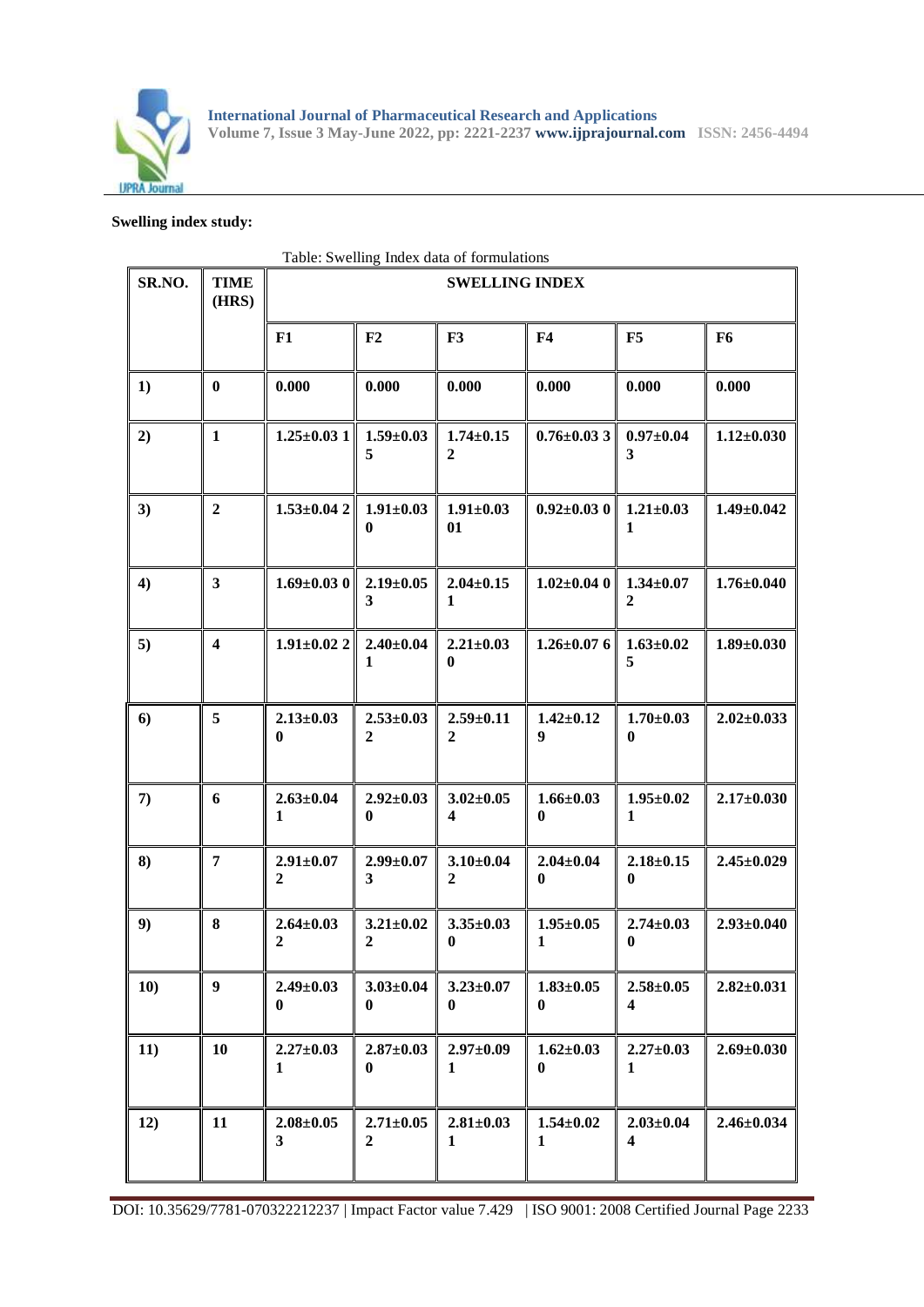





Figure: Swelling index of formulations  $(F1 - F6)$ 

The floating and drug release profile are dependent upon swelling behaviour of the tablets. Swelling index increased as the weight gained by the tablet increased proportionally with the rate of hydration. Swelling is also a vital factor to ensure buoyancy and drug dissolution of matrix tablet.

The comparative swelling Index data of all the formulations were showed in Figure 26 . From this Figure, it can be observed that the swelling Index of different formulations decreased in the following order; F1>F2 > F3 > F4 > F5 > F6



**In vitro drug release studies: In vitro drug release profile of tablets:** 

Figure: Percentage drug release profile of formulation. (F1-F3)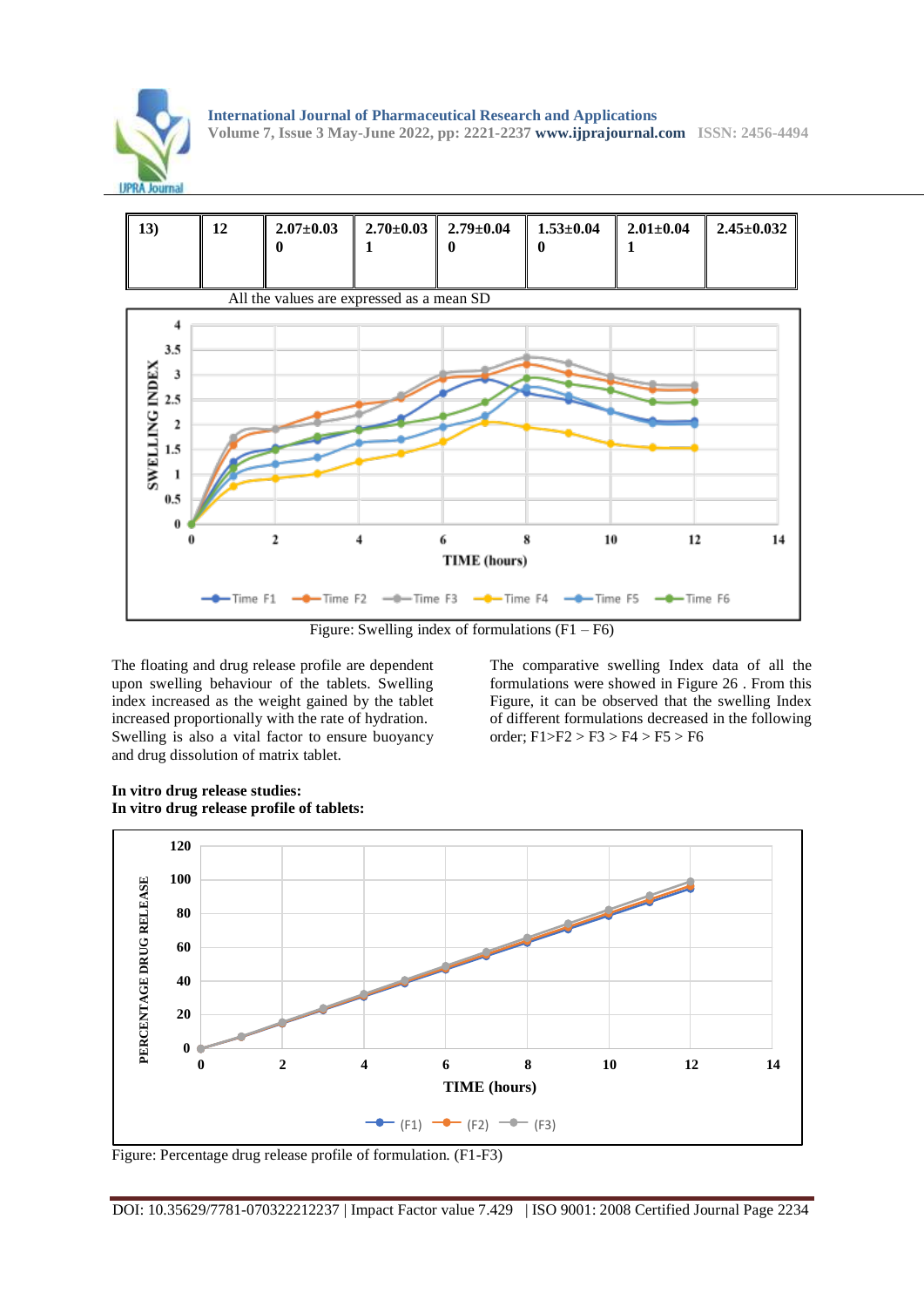



Figure: Percentage drug release profile of formulation. (F4-F6)

In-vitro dissolution studies of all the formulation of Ofloxacin floating tablets were carried out in 0.1 N HCl. The study was performed for 12 hrs and cumulative drug release was calculated at different time interval. This showed that HPMC hydrated more rapidly in 0.1 N HCl. The formulation F1, F2 and F3 showed the drug release 94.91, 96.52 and 99.12 % up to 12 hrs but F4, F5 and F6 showed the drug release 89.80, 90.06 and 92.12 % up to 10 hrs. The comparison graph for all formulations F1-F6

# **IV. CONCLUSION:**

The formulation of floating tablet was successfully done. From above data we conclude that the Ofloxacin was successfully done by using Badam gum and HPMC as release retardant polymer.

On the basis of invitro evaluation studies it shown that Badam gum have complete drug release, good floating and swelling ability at appropriate concentration hence due to appropriate concentration formulation F6 shows good result and Hence, we can say that by keeping appropriate concentration of Badam gum in ofloxacin floating tablet, shows good results as compared to HPMC.

Formulation F3 and Formulation F6 have shown good results with 99.12 and 92.19 % drug release, both have 12hrs floating time and Swelling index - 2.79% and 2.45%.

#### **REFERANCE:**

- [1]. Das S, Kaur S, Rai VK. Gastro-retentive drug delivery systems: a recent update on clinical pertinence and drug delivery. Drug Delivery and Translational Research. 2021 Jan 5:1-29.
- [2]. Chawla G, Bansal A. A means to address regional variability in intestinal drug absorption. Pharm tech. 2003 Jul;27(2):50- 68.
- [3]. Badoni A, Ojha A, Gnanarajan G, Kothiyal P. Review on gastro retentive drug delivery system. The pharma innovation. 2012 Oct 1;1(8, Part A):32.
- [4]. Sarojini S, Manavalan R. An overview on various approaches to gastroretentive dosage forms. Int J Drug Dev Res. 2012 Jan;4(1):1- 3.
- [5]. Rashmitha V, Pavani S, Rajani T. An Update on Floating Drug Delivery System: A Review. International Journal of Advances in Pharmacy and Biotechnology. 2020 Dec;6(4) 9-18.
- [6]. BAŞARIR NS, MESUT B, ÖZSOY Y. A Review On Current Perspective Of GastroretentiveDrug Delivery Systems Prioritising Floating Dosage Forms. SağlıkBilimlerindeİleri AraştırmalarDergisi. 2021;4(2):43-64.
- [7]. Kumar S, Keerthy HS, Yadav RP. Role of Floating Tablet In Oral Drug Delivery System. Asian Journal of Pharmaceutical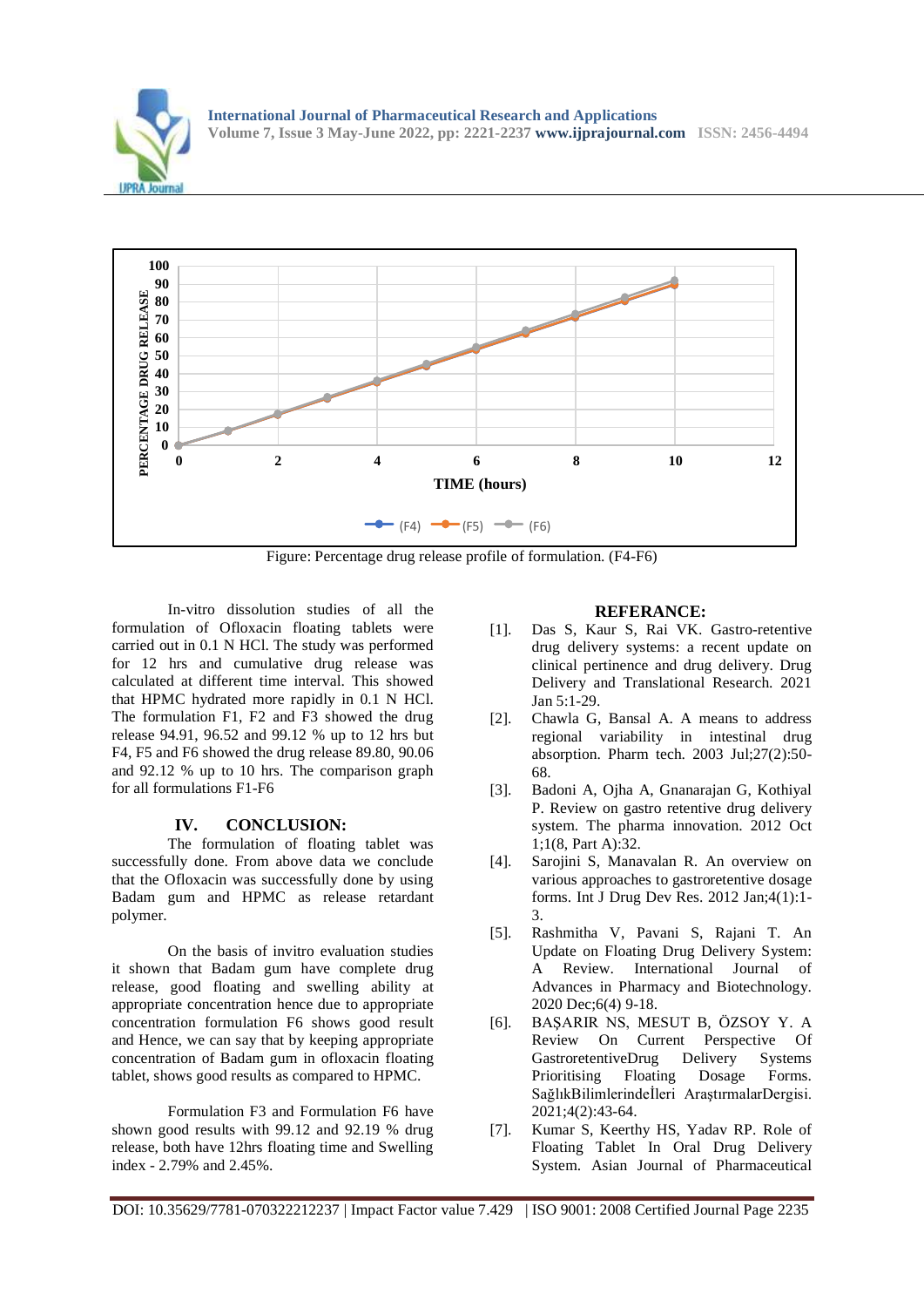

Research and Development. 2021 Jun 15;9(3):104-11.

- [8]. Kumar a, Srivastava r. in vitro in vivo studies on floating microspheres for gastroretentive drug delivery system: A REVIEW. Asian Journal of Pharmaceutical and Clinical Research. 2021 Jan 5:13-26.
- [9]. Shah S, Pandya S. A novel approach in gastro retentive drug delivery system: floating drug delivery system. International Journal of Pharmaceutical Sciences and Research. 2010
- [10]. May;1(6):7-
- [11]. Tomar A, Singh A, Gupta A, Singh S. Floating drug delivery system: A review. International Journal of Indigenous Herbs and Drugs. 2021 Feb 15:33-9.
- [12]. Choudhary K, Seth N, Gill NS. Gastro retentive drug delivery system: a significant tool to increase the gastric residence time of drugs. International Journal of Modern Pharmaceutical Research.2021 June; 5(3),240-246.
- [13]. Kakar S, Singh RD, Sandhan S. Gastroretentive drug delivery systems: A review. Asian J Phar Sci. 2015;9(12):405- 17.
- [14]. Sandina Swetha, Ravi Teja Allena and DV. Gowda. A Comprehensive Review on Gastroretentive Drug Delivery Systems, International Journal of Research in Pharmaceutical and Biomedical Sciences. Vol. 3 (3):1285-1293.
- [15]. Kavitha K, Sudhir K Yadav and Tamizh Mani T. The Need of Floating Drug Delivery System: A Review Research Journal of Pharmaceutical, Biological and Chemical Sciences. 2010, Volume 1 Issue 2:396-405.
- [16]. Amit Kumar Nayak, Ruma Maji, Biswarup Das. Gastroretentive drug delivery systems: a review, Asian Journal of Pharmaceutical and Clinical Research. 2010, Vol.3 Issue 1: 2-10.
- [17]. Eytan A. Klausner, Eran Lavy, Michael Friedman, Amnon Hoffman. Expandable gastroretentive dosage forms, Journal of Controlled Release.2003, 90: 143–162.
- [18]. R Garg, GD Gupta. Progress in Controlled Gastroretentive Delivery Systems, Tropical Journal of Pharmaceutical Research. September 2008; 7 (3): 1055-1066. 21.
- [19]. Mayavanshi AV, Gajjar SS; Floating drug delivery system to increase the gastric

retention of drugs: a review; Research J Pharm & Tech; Dec 2008; 345 – 34

- [20]. G. Saravanan, S. Kiruthika1, C.Aarthi Priya; Formulation and Evaluation of Ofloxacin Gastro retentive floating tablets. Journal of Global Trends in Pharmaceutical Sciences; 2020; 11 (1):7238 – 7244
- [21]. Ramesh KV, Fasiha S, Hema KB, Vinay KM. Design and evaluation of sustained release matrix tablets of Levofloxacin employing almond gum. Int J Chem Sci. 2014;12(3):762-2. Meka VS, Nali SR, Songa AS, Kolapalli VR. Characterization and in vitro drug release studies of a natural polysaccharide Terminalia catappa gum (Badam gum). AAPS PharmSciTech. 2012 Dec:13(4):1451-64.
- [22]. Nawaj SS. Development optimization and evaluation of dual mechanism based gastro floatable and bioadhesive drug delivery system for simvastatin. Asian Journal of Pharmaceutics (AJP): Free full text articles from Asian J Pharm. 2017 May 16;11(02).
- [23]. Ruchi S, Gowda DV, Vishal GN, Praveen S, Manjunath M. Formulation development and evaluation of almond gum based sustained release matrix tablet of indomethacin. Asian J Pharm Clin Res. 2018;11:166-9.
- [24]. Shakya R, Thapa P, Saha RN. In vitro and in vivo evaluation of gastroretentive floating drug delivery system of ofloxacin. asian journal of pharmaceutical sciences. 2013 Jun 1;8(3):191-8.
- [25]. Qi X, Chen H, Rui Y, Yang F, Ma N, Wu Z. Floating tablets for controlled release of ofloxacin via compression coating of hydroxypropyl cellulose combined with effervescent agent. International journal of pharmaceutics. 2015 Jul 15;489(1-2):210-7.
- [26]. Gangurde HH, Chordiya MA, Tamizharasi S, Senthilkumaran K, Sivakumar T. Formulation and evaluation of sustained release bioadhesive tablets of ofloxacin using 32 factorial design. International journal of pharmaceutical investigation. 2011 Jul;1(3):148.
- [27]. Chavanpatil MD, Jain P, Chaudhari S, Shear R, Vavia PR. Novel sustained release, swellable and bioadhesivegastroretentive drug delivery system for ofloxacin. International journal of pharmaceutics. 2006 Jun 19;316(1-2):86-92.
- [28]. Gulkari VD, Bakhle SS, Yelane LS. Development and evaluation of ofloxacin floating tablets using natural polymer: